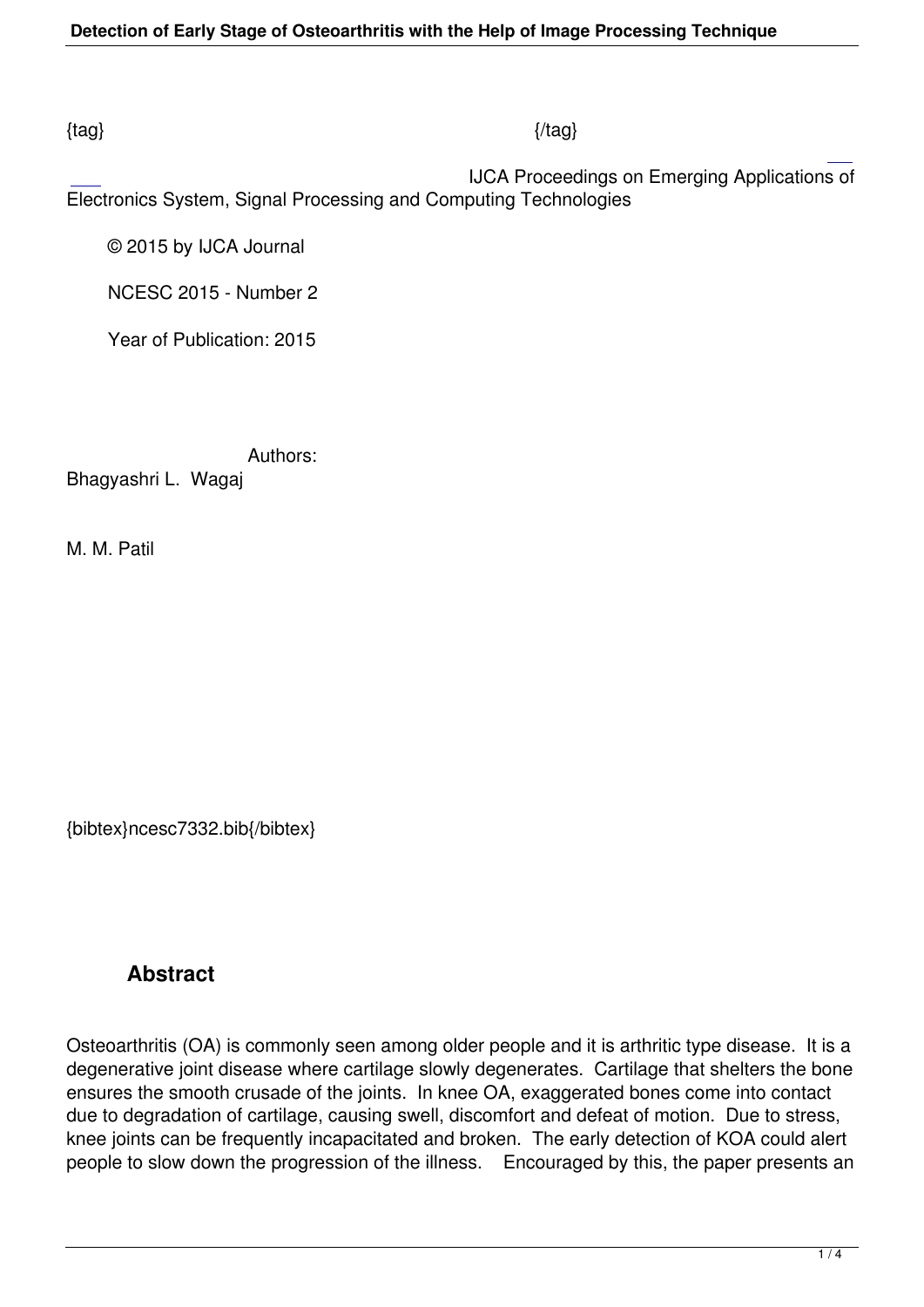automatic method to diagnose the Osteoarthritis disease. The cartilage of knee joint is segmented with pixel based segmentation method. For segmentation the texture filter method is applied. From segmented image cartilage area is calculated and depending on its estimated value image is classified into normal and OA affected. Osteoarthritis (OA) is commonly seen among older people and it is arthritic type disease. It is a degenerative joint disease where cartilage slowly degenerates. Cartilage that shelters the bone ensures the smooth crusade of the joints. In knee OA, exaggerated bones come into contact due to degradation of cartilage, causing swell, discomfort and defeat of motion. Due to stress, knee joints can be frequently incapacitated and broken. The early detection of KOA could alert people to slow down the progression of the illness. Encouraged by this, the paper presents an automatic method to diagnose the Osteoarthritis disease. The cartilage of knee joint is segmented with pixel based segmentation method. For segmentation the texture filter method is applied. From segmented image cartilage area is calculated and depending on its estimated value image is classified into normal and OA affected.

## **Refer**

#### **ences**

Chao Jin, Yang Yang, Zu Jun Xae, Ke-Min Liu, Jing Liu, & quot; Automated analysis method for screening knee Osteoarthritis using medical Infrared Thermography & quot; J. Med. Biol. Eng. , Vol. 33 No. 5 2013.

M. S. Mallikarjuna Swamy, Mallikarjun S. Holi,;- " Knee Joint Articular Cartilage Segmentation, Visualization and Quantification using Image Processing Techniques: A Review" International Journal of Computer Applications (0975 – 8887) Volume 42– No. 19, March 2012.

Sanjeevakumar Kubakaddi, Dr KM Ravikumar, & quot; Measurement of Cartilage Thickness for Early Detection of Knee Osteoarthritis(KOA)", 2013 IEEE Point-of-Care Healthcare Technologies (PHT) Bangalore, India, 16 - 18 January, 2013.

M S Mallikarjuna Swamy & Mallikarjun S Holi, &quot:Knee Joint Articular Cartilage Segmentation using Radial Search Method, Visualization and Quantification", International Journal of Biometrics and Bioinformatics (IJBB), Volume (7): Issue (1): 2013.

1 M. S. MallikarjunaSwamy and M. S. Holi, &quot:Knee Joint Articular Cartilage Segmentation, Visualization and Quantification using Image Processing Techniques: A Review" International Journal of Computer Applications (0975 – 8887) Volume 42– No. 19, March 2012.

Pierre Dodin, Jean Pierre Pelletier, Johanne Martel Pelletier and François Abram, "Automatic human knee cartilage segmentation from 3D magnetic resonance images", IEEE Trans. Biomedical Engineering, vol. 57, pp. 2699-2711, 2010.

 - Jose G. Tamez Pena, Joshua Farber, Patricia C. Gonzalez, Edward Schreyer, Erika Schneider, and Saara Totterman, " Unsupervised segmentation and quantification of anatomical knee features: Data from the Osteoarthritis Initiative", IEEE Trans. Biomedical Engineering, vol. 59, pp. 1177-1186, 2012 .

Peter M. M. Cashman, Richard I. Kitney, Munir A. Gariba, and Mary E. Carter, "Automated techniques for visualization and mapping of articular cartilage in MR images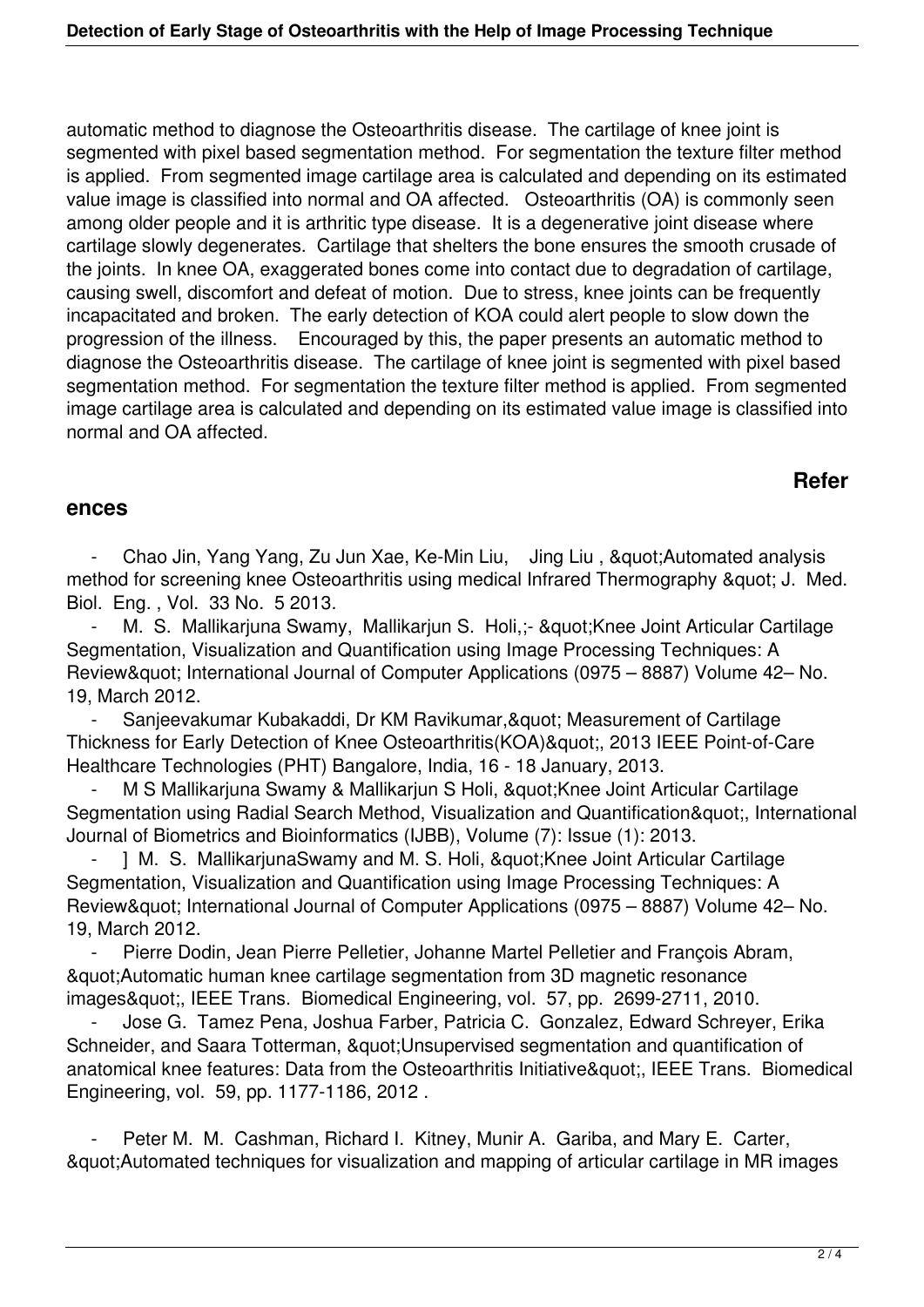of the osteoarthritic knee: a base technique for the assessment of microdamage and submicro damage", IEEE Trans. on Nanobioscience, vol. 1, no. 1, pp. 42-51, 2002.

Poh C. L. and Richard I. K., & quot; Viewing interfaces for segmentation and measurement results", Proc. of 27th Annual Conf. IEEE Engineering in Medicine and Biology, Shanghai, China, 2005, pp. 5132-5135.

Chao Jin, Yang Yang, Zu Jun Xae, Ke-Min Liu, Jing Liu, & auot; Automated analysis method for screening knee Osteoarthritis using medical Infrared Thermography & quot; J. Med. Biol. Eng. , Vol. 33 No. 5 2013.

Kshirsagar, M. D. Robson, P. J. Watson, N. J. Herrod, J. A. Tyler and L. D. Hall, "Computer analysis of MR images of human knee joints to measure femoral cartilage thickness", Proc. of 18th Annual Int. Conf. IEEE.

Zohara A. Cohen, Denise M. Mccarthy, S. Daniel Kwak, Perrine Legrand, Fabian Fogarasi, Edward J. Ciaccio And Gerard A. Ateshian, " Knee cartilage topography, thickness, and contact areas from MRI: in-vitro calibration and in-vivo measurements", Osteoarthritis and Cartilage, vol. 7, pp. 95–109, 1999.

Julio Carballido-Gamio, Jan S. Bauer1, Keh-Yang Lee, Stefanie Krause, and Sharmila Majumdar, & quot; Combined image processing techniques for characterization of MRI cartilage of the knee & quot:, Proc. 27th Annual Conf. IEEE Engineering in Medicine and Biology, Shanghai, China, 2005 , pp. 3043-3046.

 - Tina Kapur, Paul A. Beardsley, Sarah F. Gibson, W. Eric L. Grimson, and William M. Wells, " Model based segmentation of clinical knee MRI", Proc. of the 6th Int. Conf. on Computer Vision (ICCV-98), Bombay, India, 1998.

Cristián Tejos, Laurance D. Hall, and Arturo Cárdenas-Blanco, " Segmentation of articular cartilage using active contours and prior knowledge", Proc. of the 26th Annual Int. Conf. of the IEEE EMBS, San Francisco, CA, USA , 2004, pp. 1648-1651.

 - Jinshan Tang, Steven Millington, Scott T. Acton, Jeff Crandall, and Shepard Hurwitz, "Surface extraction and thickness measurement of the articular cartilage from MR images using directional gradient vector flow snakes", IEEE Trans. on Biomedical Engineering, vol. 53, no. 5, pp. 896-907, 2006.

Hussain Z. Tameem, Luis E. Selva, and Usha S. Sinha, " Morphological atlases of knee cartilage: shape indices to analyze cartilage degradation in osteoarthritic and non-osteoarthritic population", Proc. of 29th Annual Int. Conf. of the IEEE EMBS, Cité Internationale, Lyon, France, 2007, pp. 1310-1313.

Jurgen Fripp, Sebastien Ourselin, Simon K. Warfield, and Stuart Crozier, & quot; Automatic segmentation of the bones from MR images of the knee & quot; Proc. IEEE 4th Int. Symposium on Biomedical Imaging (ISBI-&apos: 07), Metro Washington DC, USA, 2007, pp. 336-339.

**Index Terms** 

Computer Science **Image Processing**